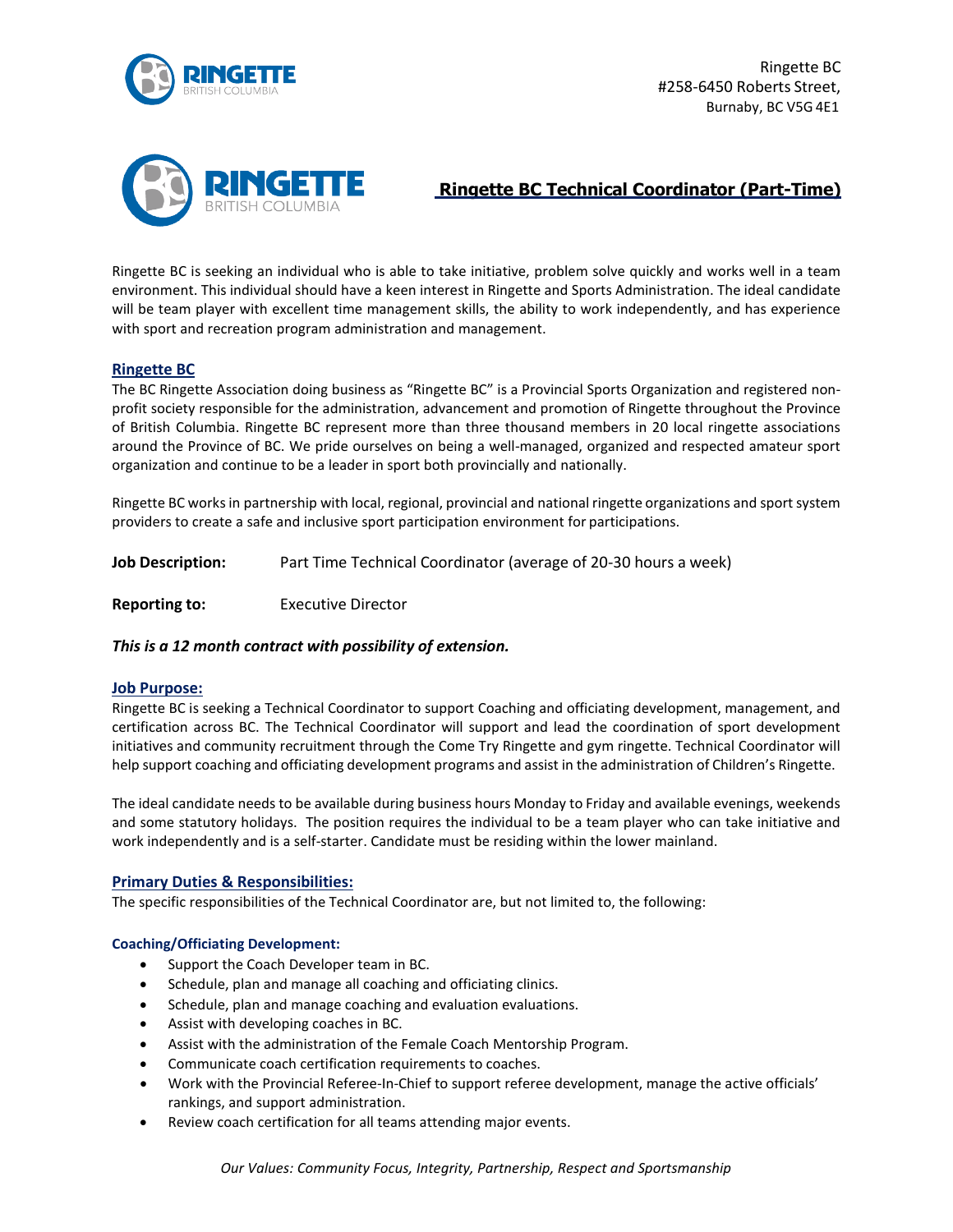

Ringette BC #258-6450 Roberts Street, Burnaby, BC V5G 4E1

## **Sport Development:**

- Support local Association outreach initiatives.
- Support local association and provincial programming initiatives that will help to further develop the sport of ringette and retain athletes.
- Manage social media platforms, Ringette BC website and ensure consistent messaging is beingreleased.
- Assist in the coordination of Come Try Ringette (CTR) and Gym Ringette events and general community outreach initiatives including posting of individual event details, providing registration updates, materials and follow up analysis of each event.
- Evaluate, assess, and support implementation of Children's Ringette Programming across theprovince.
- Support the Technical Director with administration for the Children's Ringette Program.
- Create and maintain resources for coaches and instructors for the children's ringetteprogram.
- Assist with the distribution and education of Associations, Coaches, and parents on the Children's Ringette Program.
- Evaluate, assess, and recommend where feasible, new technology, resources, and methods to better liaise and collaborate with Ringette BC Membership with an aim to increase the effectiveness of program delivery.

## **Administration**

- Ensure all data is reported and tracked.
- Create new contacts within the municipal recreation departments to host gym ringette sessions within community recreation facilities throughout the spring and summer.
- Respond to queries from the membership regarding program areas.
- Create and monitor result tracking processes.
- Create and implement continued evaluation processes of all related programs.
- Assist with Competition administration including Provincial Championships, U12 Year End Jamboree and local Association tournament administration.

## **ESSENTIAL QUALIFICATIONS AND EXPECTATIONS**

- Must be legally allowed to work in Canada
- Resident of British Columbia
- Travel throughout the province to support sport development
- Strong verbal and written communication skills
- Holds a valid class 4 Driver License

#### **ASSET QUALIFICATIONS**

- In the process of completing a post-secondary education or has completed a post-secondary education in the fields of Sports Administration, Sports Management, Recreation Management, Education, Physical Education, Kinesiology or related field OR demonstrated work experience.
- Ringette-related experience in coaching, officiating and athlete/participant development.
- Community recreation experience.
- Some experience with Social Media programs such as Facebook, Twitter and Instagram and website management. Experience with Word Press Website would be considered an asset.
- NCCP Coach training and experience considered an asset.
- Some experience in customer service or public relations.
- Some experience in event management.
- Having independent means of personal transportation is an asset.

#### **Other Details**

• The applicant must pass a Criminal Record Check and vulnerable sector check as a condition ofhiring.